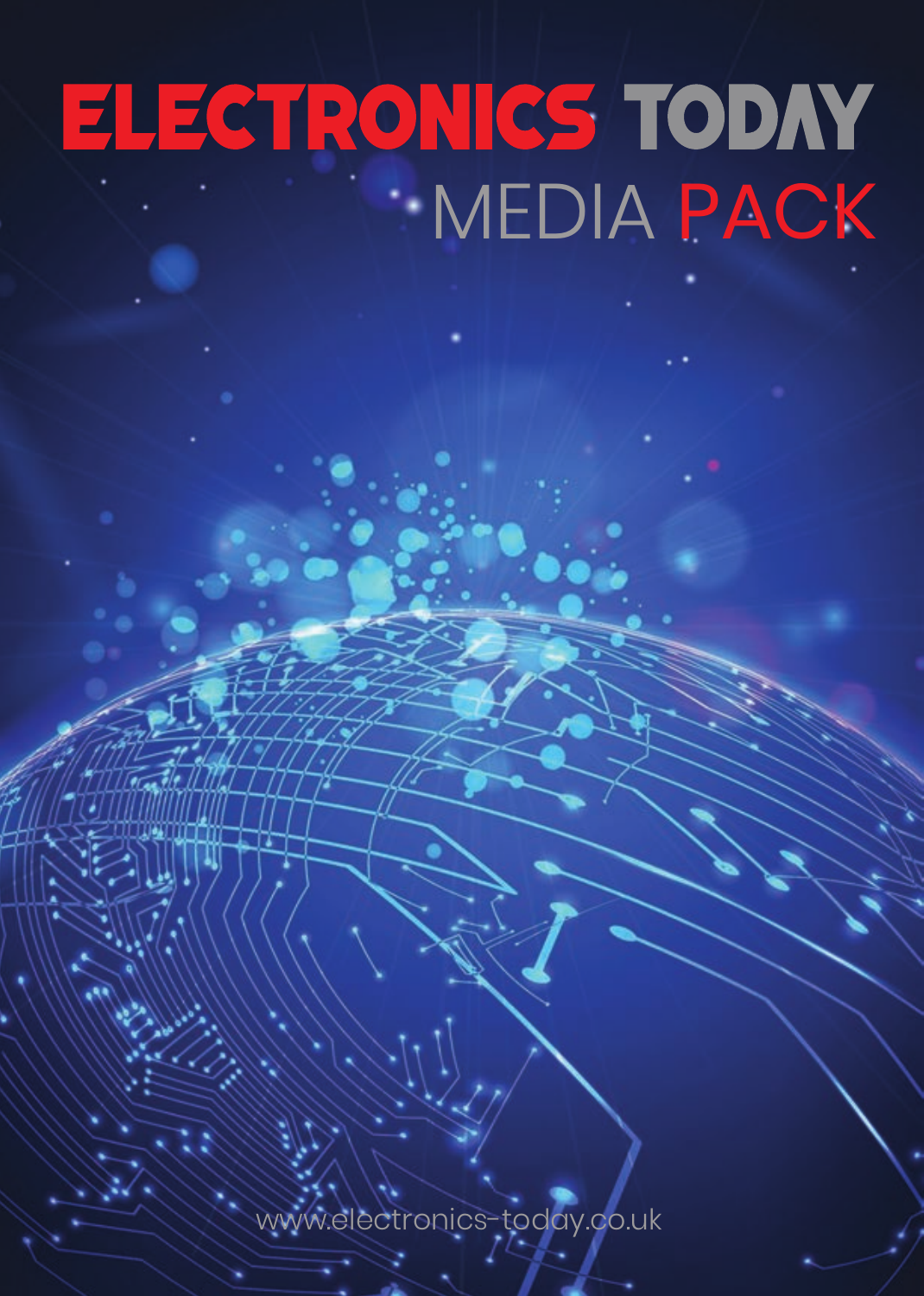## STAY IN TOUCH WITH ELECTRONICS TODAY

Electronics Today is the voice of the electronics component industry, with an editorial vibe that is business centric, intuitive and on the pulse. Covering the latest news, product announcements and key trends right across the spectrum from major tier one players to smaller privately run businesses.

Stay up-to-date with cutting –edge product announcements, trends and news, encompassing everything from the electronics component supply chain, right across to design, implementation

#### and application.

Delivered to you directly in both digital platform and printed format. Stay up to date and be informed with our industry focused, technical news and articles that are tailored to the needs of electronics design engineers and industry professionals. Spanning some 30 years the magazine is supported by regular newsletters and a comprehensive website updated daily with all the latest news and views.

#### EDITORIAL SCHEDULE

#### Dec/Jan

Distribution Embedded Technology Interconnection Power Enclosures Smart Technology & IoT Industry Focus: Enclosures Deadline 6th January

#### February

Contract Manufacturing Component Design Enclosures Interconnection Sensors Show Preview: Embedded World Deadline 12th February

#### March

Medical, Military & Industrial Electronics Display & UI's Test & Measurement Power Enclosures Automotive Electronics Show Preview: Southern Manufacturing Deadline 18th March

#### April

**Sensors** Smart Tech & IoT Optoelectronics Interconnection Thermal Management & EMC Wearable Tech & Biometrics Show Preview: PCIM Deadline 19th April

#### **May**

Distribution Embedded Technology Enclosures Power Displays & UIs Industry Focus: Contract Manufacturing Deadline 21st May

#### June

Enclosures Interconnection Automotive Electronics Sensors Test and Measurement Industry Focus: Medical, Military & Industrial Electronics Deadline 18th June

#### July/August

Enclosures Embedded Technology Power Thermal Management & EMC Supply Chain Industry Focus: Interconnection Deadline 13th August

#### September

Distribution Sensors Displays & UI's **Optoelectronics** Radio Frequency & Microwave Industry Focus: Enclosures Deadline 17th September

#### **October**

Contract Manufacturing Switches, Displays & UIs Interconnection Power Enclosures Component Design Industry Focus: Automotive Electronics Deadline - 18th October

#### November

Embedded Technology Sensors Displays & UI's Medical, Military & Industrial Electronics Distribution Industry Focus: Power Deadline 17th November

Electronics Today targets individuals in the following industries: manufacturing, distribution, consulting, education, government or press/media/PR. Individuals with purchase specification or that have involvement in sensors, test, measurement and control based instrumentation products.

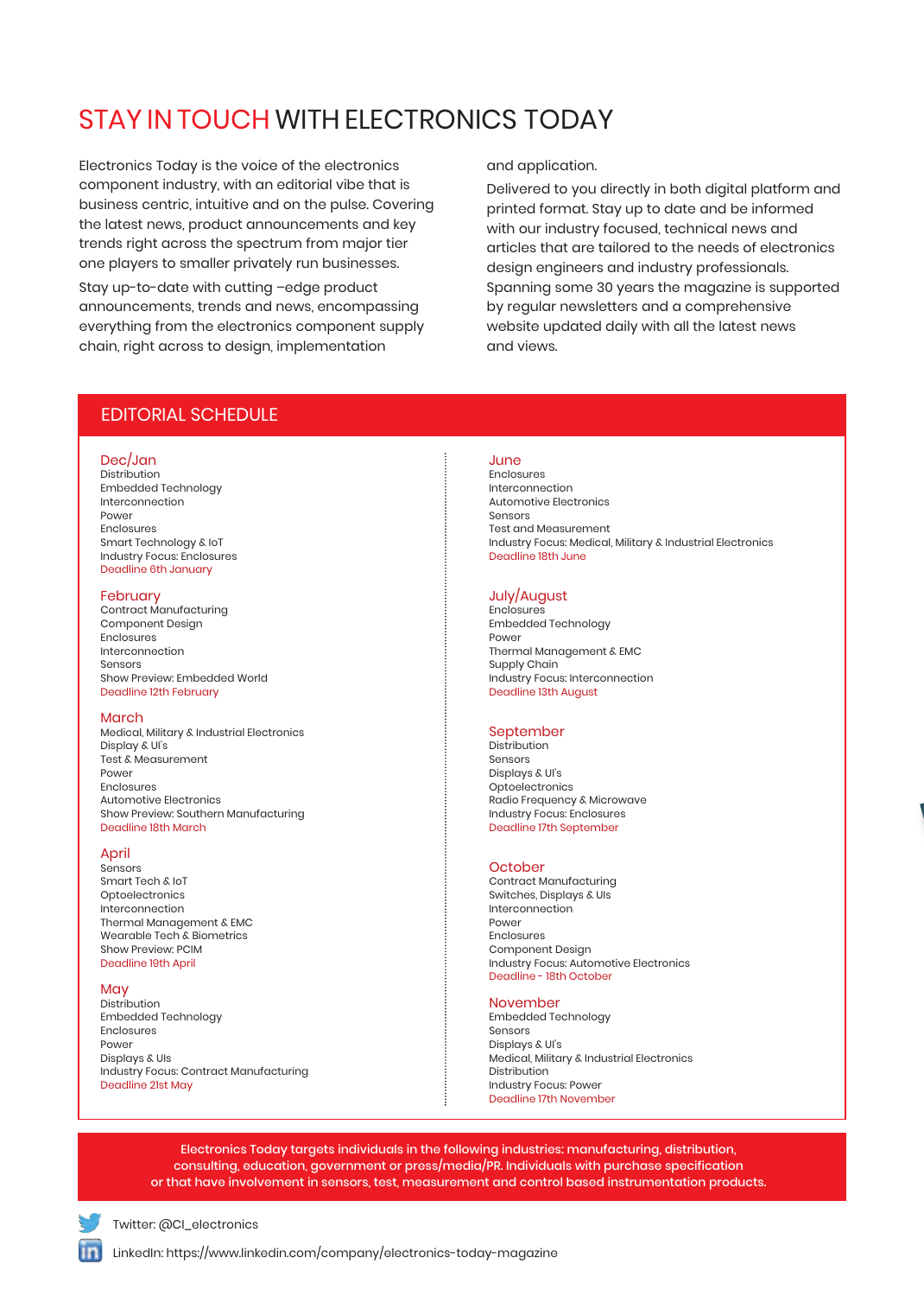## READERSHIP PROFILE

Electronics Today is essential reading for OEM's, designers, engineers, managers and senior buyers within the UK's manufacturing and service industries, who have a purchasing and/or specifying responsibility for electronic components, products, equipment, systems and services.

## CIRCULATION PROFILE

### JOB ROLE

- Original Equipment Manufacturer (OEMs)
- Designers
- Engineers
- Managers
- Senior Buyers
- Other

ELECTRON

#### INDUSTRIES

- Energy
- Automotive
- Marine
- Communications
- Rail
- Training & Higher Education
- Aerospace
- Medical
- Military & Defence
- Printing and Packaging
- Power
- Contract Manufacturing
- Distribution
- Optoelectronics
- Interconnectivity
- Wireless & M2M
- Consulting R&D
- Electronics Design
- Other



Innovative connector Innovative connectural

machines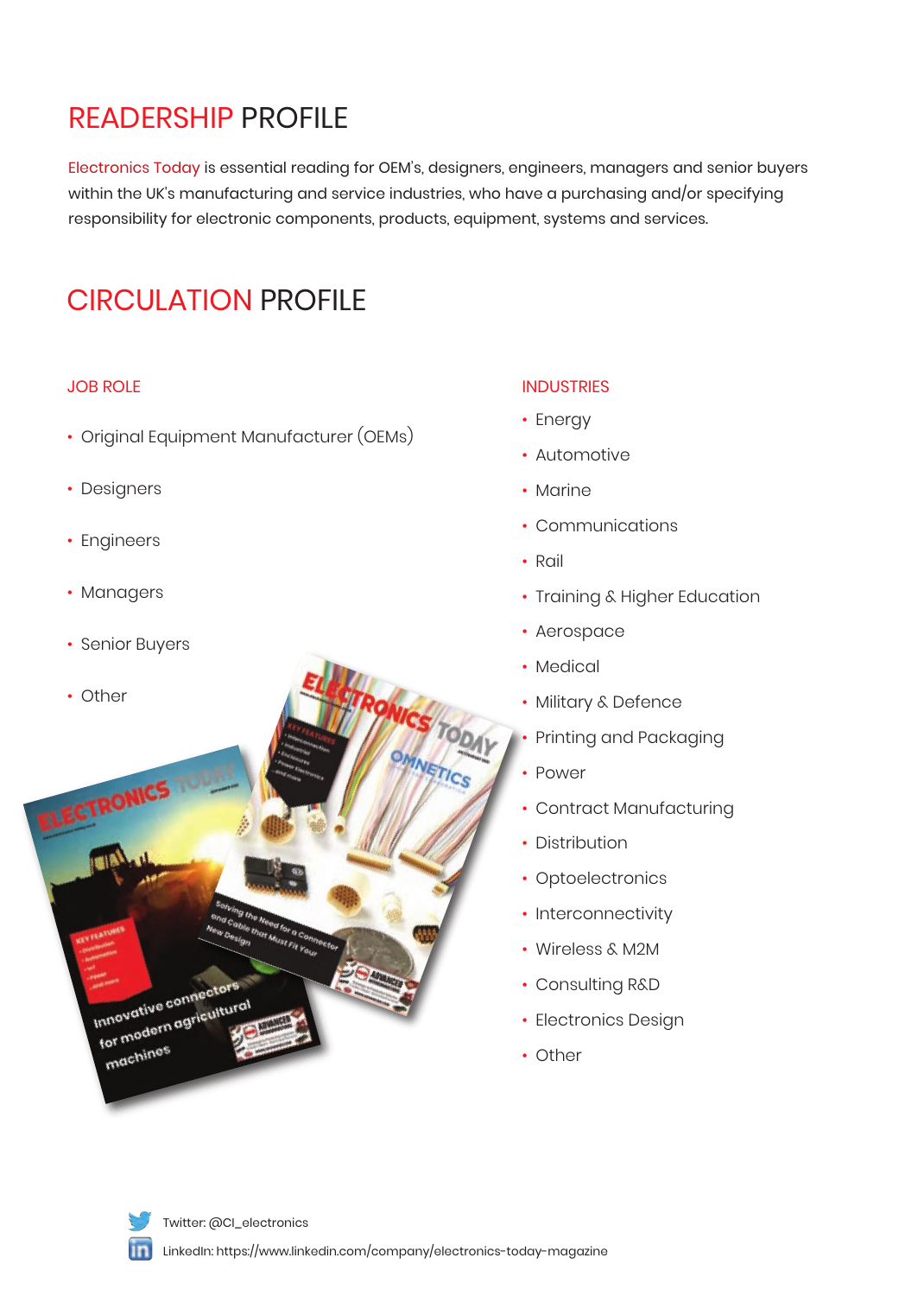## WHY YOU SHOULD ADVERTISE IN ELECTRONICS TODAY IN 2022

• Electronics Today is the leading magazine that focuses on all components throughout the electronics industry

• Advertising within Electronic today will result in your business being seen by the key decision makers and stakeholders of the electronics industry

• Electronics Today continues to post out copies of our GDPR compliant opt-in database of named professionals

• With only a limited number of adverts available in any issue you advert will always be given highly prominent positions facing editorial.

• Electronics Today provides both print and digital advertising opportunities to suit all levels of marketing spend that will ensure the most cost-effective campaign

For all advertising queries contact ltiller@datateam.com

#### Can we help?

If you do not currently have appropriate artwork available or the facilities to create an advert, we are able to provide design support on request (at no additional charge)

## PRINT & DIGITAL

| <b>DISPLAY</b>      | <b>PRICE</b> |
|---------------------|--------------|
| Front Cover Package | £3,500       |
| Double page spread  | £3,400       |
| Full page           | £2.200       |
| Half page           | £1.200       |
| Quarter page        | £700         |

| <b>CLASSIFIED ADVERTISING</b>  | <b>PRICE</b> |
|--------------------------------|--------------|
| Contact Directory - standard   | £400         |
| Contact Directory - enhanced   | £500         |
| Classified Buyer's Guide       | £200         |
| Advertorials                   | £250         |
| Monthly E-Newsletter Entry     | £150         |
| Specialised E-Newsletter Entry | f200         |

## ONLINE PROMOTIONS

| Banner Top ad         | £700pm   |
|-----------------------|----------|
| Banner Bottom ad      | £350pm   |
| <b>Button</b>         | £250pm   |
| Skyscraper            | £600pm   |
| Spot                  | £350pm   |
| <b>MPU</b>            | £800pm   |
| Background            | £1,500pm |
| Article Banner        | £400pm   |
| <b>Featured Event</b> | £200pm   |
| <b>Enhanced Entry</b> | £250     |
| Pop Up                | £600pm   |
|                       |          |

| <b>SPECIAL PROMOTIONS</b> | <b>PRICE</b>                           |  |
|---------------------------|----------------------------------------|--|
| Inserts Loose or bound in | Price dependant on weight of item      |  |
| List Rental / Direct Mail | Selections available by job title, job |  |
|                           | function, company size, industry       |  |
|                           | sector (SIC), purchasing influence     |  |
|                           | & by region                            |  |
| Bespoke Market Research   | Specially commissioned surveys         |  |
|                           | produced in conjunction with           |  |
|                           | editorial team, tailored to meet       |  |
|                           | individual clients needs               |  |
| Reprints                  | Price on application                   |  |
| Sponsorships              | Various and unique opportunities to    |  |
|                           | build valuable company/brand           |  |

#### All rates exclusive of VAT

Agency discount : Less 10%

Cancellation : Any cancellation must be made in writing for the attention of the Advertisement Manager, six weeks prior to the publication date